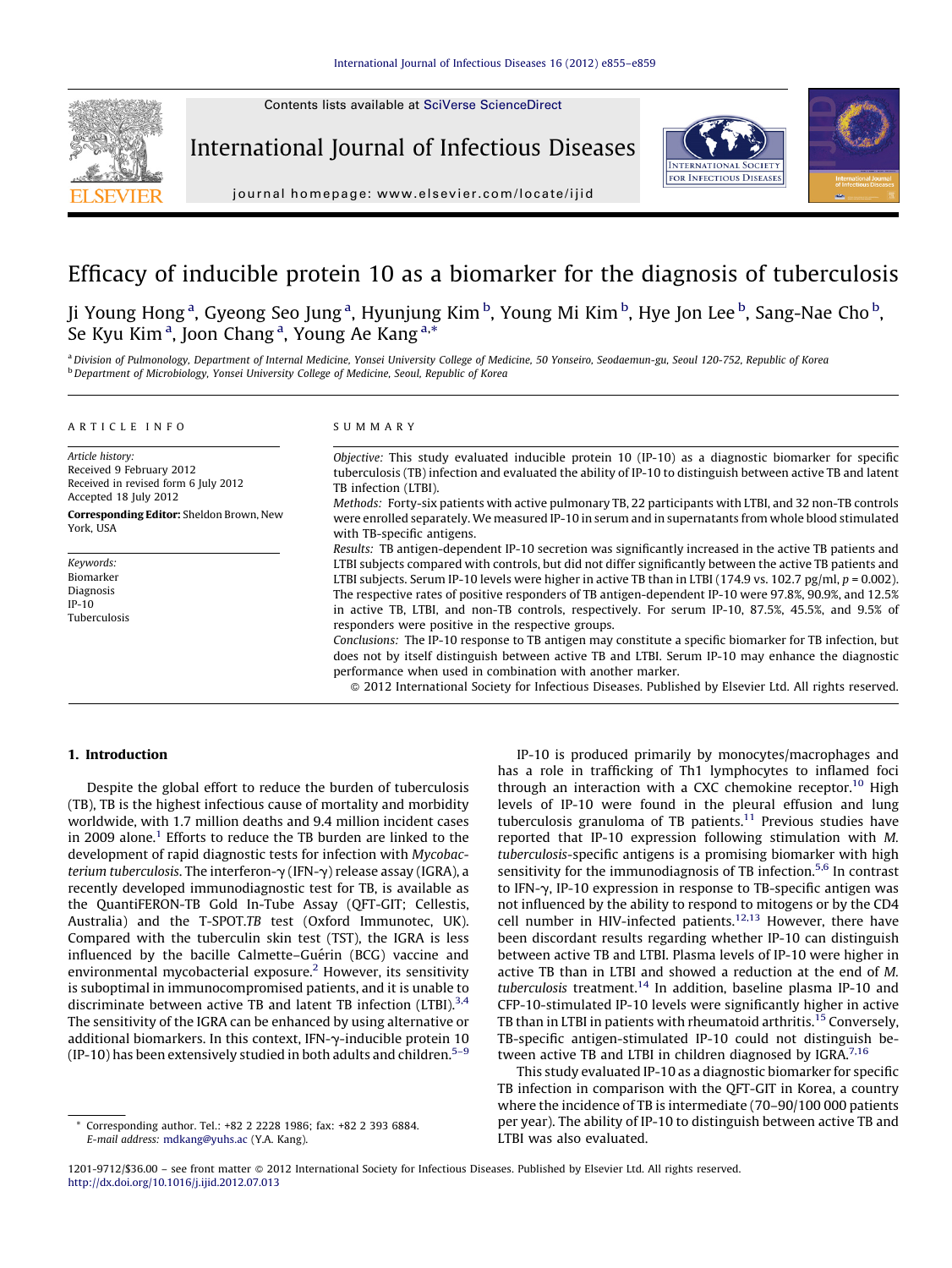# 2. Methods

# 2.1. Study population

Participants were recruited from November 2010 to March 2012 in Severance Hospital, a tertiary referral hospital in South Korea, after the protocol had been approved by the Ethics Review Committee. Eligible subjects consenting to the study were recruited into three groups: active TB, LTBI, and non-TB control groups. The active TB group consisted of patients with active pulmonary TB. The diagnosis was confirmed by culturing M. tuberculosis from respiratory specimens. Individuals with HIV infection, end-stage renal disease, or leukemia/lymphoma, and those who had received anti-TB therapy for more than 2 weeks or immunosuppressive therapy, including anti-cancer chemotherapy for malignant disease, within 3 months of enrollment, were excluded from the study. For the LTBI group, household contacts with a positive TST who had lived with a microbiologically confirmed active pulmonary TB patient for longer than 1 month, were recruited. The non-TB control group consisted of healthy adults with a negative TST, who were free of TB symptoms and did not have any contact with active pulmonary TB patients. Participants in the LTBI and non-TB control groups were excluded if they showed clinical symptoms or had abnormal chest Xrays. All study subjects gave informed consent to the use of the samples obtained.

# 2.2. Diagnostic tests

# 2.2.1. Tuberculin skin test

A TST was performed by intradermal injection of 2 tuberculin units of purified protein derivative (PPD, RT23; Statens Serum Institute, Copenhagen, Denmark) using the Mantoux method. The induration was measured 48–72 h later, using a cut-off of 10 mm for positivity in immunocompetent subjects.

### 2.2.2. QuantiFERON-TB Gold In-Tube (QFT-GIT) assay

The QFT-GIT assay was performed in accordance with the manufacturer's instructions. Briefly, 1 ml of whole blood was collected in each of three tubes pre-coated with saline (control), M. tuberculosis-specific antigen (ESAT-6, CFP-10, and TB7.7), or

## Table 1

Demographic and clinical characteristics of the subjects enrolled in the study

mitogen, and incubated for 20 h at 37  $\degree$ C. The plasma supernatant was collected after centrifugation and stored frozen at  $-20\,^{\circ}\textrm{C}$  until assayed. The concentration of IFN- $\gamma$  was determined using a QFT ELISA. Results were calculated using QFT-GIT software provided by the manufacturer. To facilitate comparisons with IP-10 levels, IFN- $\gamma$  results are presented in pg/ml. According to previous studies, one international unit (IU) of IFN- $\gamma$  corresponds to 50 pg/ml.<sup>5,8,17</sup>

# 2.2.3. IP-10 determination

The IP-10 level was measured in duplicate in supernatants collected from the plasma of QFT-GIT tubes and in sera from all participants, using a commercial ELISA in accordance with the manufacturer's instructions (R&D Systems, Minneapolis, MN, USA). The upper limit of IP-10 for the assay was set at 20 000 pg/ml.

### 2.3. Data analysis

Data are expressed as number (percentage) or median and interquartile range (IQR), and non-parametric analyses were used because the majority of the data did not follow a normal distribution. Categorical variables were analyzed using Pearson's Chi-square test or Fisher's exact test. Continuous variables were analyzed using the Kruskal–Wallis test with the Bonferroni correction for multiple comparisons. The most appropriate cutoff values for serum IP-10 and antigen-stimulated IP-10 for the detection of active TB disease were established by receiver operating characteristic (ROC) curve analysis to maximize the sum of the sensitivity and specificity. TB antigen-dependent cytokine secretion was determined as the difference in cytokine levels between the control tube and the TB antigen-coated tube.[7](#page-4-0) A  $p$ -value of  $\leq$  0.05 was taken to indicate a significant difference. All data were analyzed using GraphPad Prism (GraphPad, San Diego, CA, USA) and SPSS (v. 18.0; SPSS, Chicago, IL, USA).

## 3. Results

## 3.1. Characteristics of the participants

The study examined 46 active pulmonary TB patients, 22 subjects with LTBI, and 32 non-TB controls. Table 1 presents the

| Characteristic                            | Active TB group<br>$(n=46)$ | LTBI group<br>$(n=22)$ | Non-TB group<br>$(n=32)$ |
|-------------------------------------------|-----------------------------|------------------------|--------------------------|
| Age, years, median (range)                | $30(22 - 74)$               | $37.5(22-53)$          | $28(22-57)$              |
| Gender, male/female                       | 21/25                       | 4/18                   | 14/18                    |
| BMI, $\text{kg/m}^2$ , median (IQR)       | 20.73 (18.9-23.2)           | 21.82 (19.6-23.9)      | 22.42 (20.2-24.5)        |
| Presence of BCG scar, $n$ (%)             | 25(54.3)                    | 20(90.9)               | 24 (75)                  |
| Prior TB treatment, $n$ (%)               | 5(10.9)                     | 1(4.5)                 | 0(0)                     |
| Co-morbidity, $n$ $(\%)$                  |                             |                        |                          |
| Hypertension                              | 2(4.3)                      | 0(0)                   | 1(3.1)                   |
| Diabetes mellitus                         | 3(6.5)                      | 0(0)                   | 1(3.1)                   |
| Other <sup>a</sup>                        | 5(10.9)                     | 2(9.1)                 | 1(3.1)                   |
| Pulmonary TB diagnosis, $n$ (%)           |                             |                        |                          |
| AFB smear, positive                       | 9(19.6)                     |                        |                          |
| AFB culture, positive                     | 37 (80.4)                   |                        |                          |
| Extent of lesion in pulmonary TB, $n$ (%) |                             |                        |                          |
| One-third of lung field                   | 21 (45.7%)                  |                        |                          |
| One-half of lung field                    | 20 (43.5%)                  |                        |                          |
| More than half of lung field              | 5(10.9%)                    |                        |                          |
| Combined extrapulmonary lesion, $n$ (%)   | 2(4.3%)                     |                        |                          |
| TST induration, mm, median (IQR)          | $18(17-19.5)$               | $16(13-21.5)$          | $0(0-2.75)$              |
| TST negative, $n$ $(\%)$                  | 0(0)                        | 0(0)                   | 32 (100)                 |
| TST positive, $n$ $(\%)$                  | 5 $(100)^b$                 | 22 (100)               | 0(0)                     |
|                                           |                             |                        |                          |

AFB, acid-fast bacillus; BCG, bacille Calmette-Guérin; BMI, body mass index; IQR, interquartile range; LTBI, latent tuberculosis infection; TB, tuberculosis; TST, tuberculin skin test.

<sup>a</sup> Active TB group: Langerhans cell histiocytosis, thyroid cancer, non-small cell lung cancer, colon cancer. LTBI group: breast cancer, endometrial cancer.

**b** Available for five patients.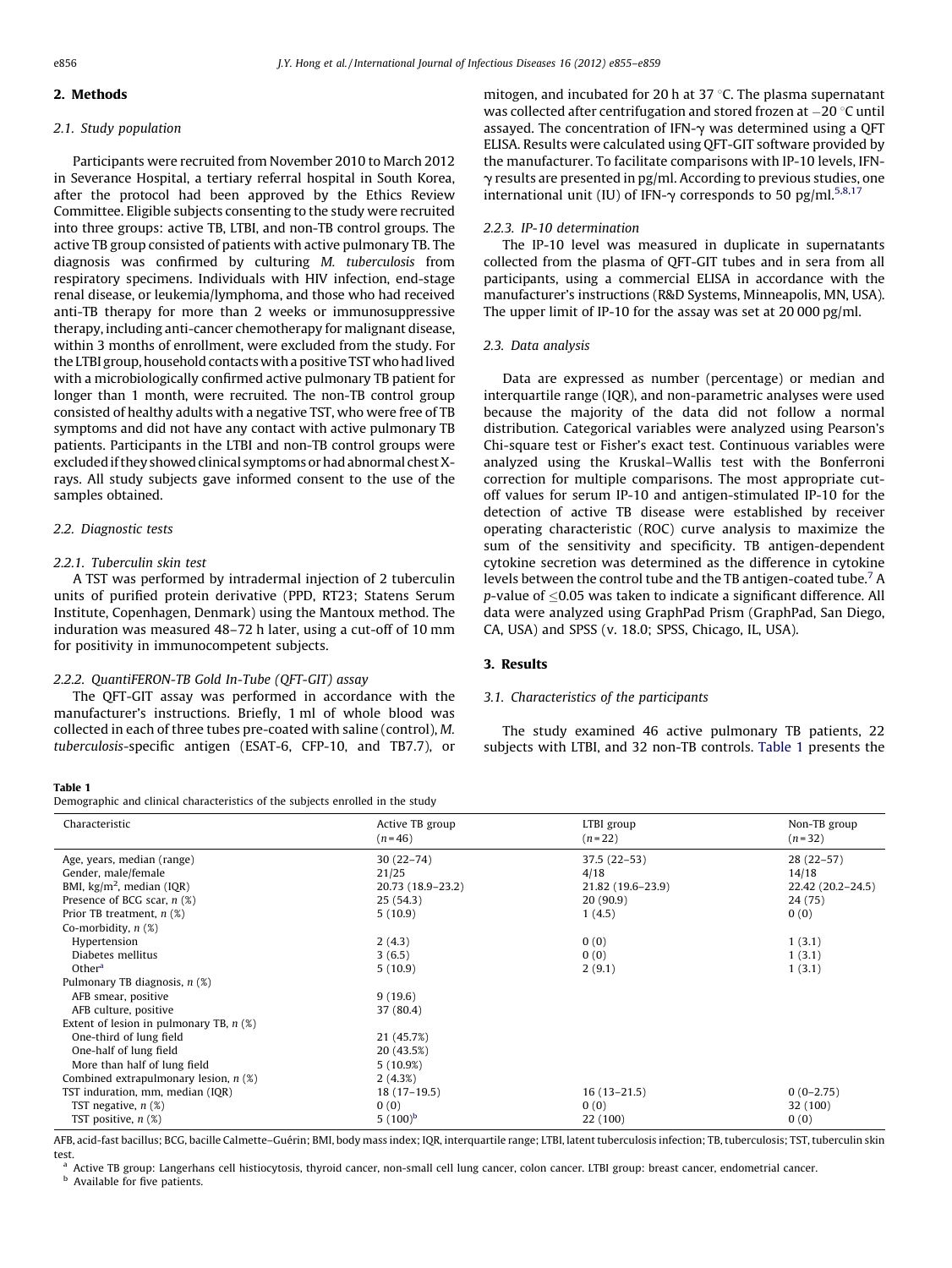Table 2

|  |  | IFN- $\gamma$ and IFN- $\gamma$ IP-10 release after antigen stimulation, and serum IP-10 levels in active TB, latent TB, and non-TB control groups |  |  |  |  |  |  |  |  |  |  |
|--|--|----------------------------------------------------------------------------------------------------------------------------------------------------|--|--|--|--|--|--|--|--|--|--|
|--|--|----------------------------------------------------------------------------------------------------------------------------------------------------|--|--|--|--|--|--|--|--|--|--|

| Test          | Active TB group<br>$(n=46)$ | LTBI group<br>$(n=22)$   | Non-TB group<br>$(n=32)$ | <i>p</i> -Value <sup>a</sup> |
|---------------|-----------------------------|--------------------------|--------------------------|------------------------------|
| IFN- $\gamma$ |                             |                          |                          |                              |
| Nil           | $9(3.0-15.3)$               | $12.3(4.1-36.1)$         | $5(3-11.3)$              | 0.094                        |
| TB antigen    | 352 (171.1–500)             | 148.8 (96.9–500)         | $8.5(2.6-19.5)$          | ${<}0.001b$                  |
| $IP-10$       |                             |                          |                          |                              |
| Nil           | 1176 (664.8-2444)           | 2248 (750.2-12010)       | 491.0 (207.2-1588)       | 0.001 <sup>c</sup>           |
| TB antigen    | 20 000 (13 858 - 20 000)    | 20 000 (17 076 - 20 000) | 963.3 (479.2-2619)       | $<$ 0.001 <sup>d</sup>       |
| Serum IP-10   | 174.9 (123.8-368.4)         | 102.7 (72.9-144.5)       | $71.14(60.1 - 111.8)$    | $<$ 0.001 $^{\circ}$         |

IFN-g, interferon gamma; IP-10, inducible protein 10; LTBI, latent tuberculosis infection; TB, tuberculosis.

Data are presented as the median concentration in pg/ml (interquartile range).

<sup>a</sup> p-Value in the table is the result of a Kruskal–Wallis analysis comparing the groups all together.

 $p = 0.10$  for active TB vs. LTBI;  $p < 0.001$  for active TB vs. non-TB;  $p < 0.001$  for LTBI vs. non-TB.

 $p = 0.133$  for active TB vs. LTBI;  $p = 0.033$  for active TB vs. non-TB;  $p = 0.004$  for LTBI vs. non-TB.

 $d$  p = 1.0 for active TB vs. LTBI; p < 0.001 for active TB vs. non-TB; p < 0.001 for LTBI vs. non-TB; e n 0.002 for active TB vs. 1. TBI vs. non-TB; e non-TB; e non-TB; e non-TB vs. non-TB

 $p = 0.002$  for active TB vs. LTBI;  $p < 0.001$  for active TB vs. non-TB;  $p = 0.047$  for LTBI vs. non-TB.

general characteristics and TST results for each group. The age and gender distributions among the three groups were not different. Nine patients (19.6%) in the active TB group were AFB smearpositive. TST results were available for five patients in the active TB group, and all five were positive.

# 3.2. Measurement of IP-10 and IFN-  $\gamma$

Table 2 shows IP-10 and IFN- $\gamma$  following antigen stimulation in the active TB, LTBI, and non-TB control groups. The median IFN-γ and IP-10 responses to TB antigen were significantly greater in the active TB and LTBI groups than in the non-TB group. Neither the IP-10 nor IFN- $\gamma$  response to TB antigen differed significantly between the active TB and LTBI groups (IP-10:  $p = 1.0$ ; IFN- $\gamma$ :  $p = 0.10$ ). The IP-10 response in the nil-tube was different among the three groups. The IP-10 responses to nil in the active TB and LTBI groups were significantly higher than in the non-TB control group.

As shown in Figure 1, TB-specific antigen-dependent IP-10 was significantly higher in the active TB and LTBI groups compared with the non-TB control group, while there was no difference between the active TB and LTBI groups for IFN-  $\gamma$  (IP-10:  $p = 0.182$ ; IFN-γ:  $p = 0.072$ ).

The serum IP-10 level differed significantly among the three groups. The serum IP-10 was significantly higher in active TB patients (median 174.9 pg/ml; IQR 123.8–368.4) than in LTBI subjects (median 102.7 pg/ml; IQR 72.9-144.5;  $p < 0.05$ ) and non-TB subjects (median 71.14 pg/ml; IQR 60.1-111.8;  $p < 0.001$ ).

# 3.3. Diagnostic usefulness of serum IP-10 and antigen-dependent IP-10 (IP-10 TB-nil)

To evaluate the usefulness of IP-10 in the diagnosis of TBspecific infection, we performed a ROC analysis of serum IP-10 and the antigen-dependent IP-10 response, comparing the active TB and non-TB groups. We selected cut-off points to maximize the sum of the sensitivity and specificity. The cut-off points for best performance were 119.5 pg/ml for serum IP-10 (sensitivity 87.5%, 95% confidence interval (CI) 67.6–97.3; specificity 90.5%, 95% CI 69.6–98.8; area under the curve 0.93, 95% CI 0.86–1.00; p < 0.001) ([Figure](#page-3-0) 2a) and 2811 pg/ml for TB antigen-dependent IP-10 (sensitivity 97.8%, 95% CI 88.5–99.9; specificity 87.5%, 95% CI 71.0– 96.5; area under the curve 0.96, 95% CI 0.91-1.01;  $p < 0.001$ ) ([Figure](#page-3-0) 2b). The proportion of positive responders was compared among the active TB, LTBI, and non-TB control groups using the selected cut-offs for IP-10 and IFN- $\gamma$  ([Table](#page-3-0) 3). Based on serum IP-10, the proportions of positive responders were 87.5%, 45.5%, and 9.5% in the active TB, LTBI, and non-TB control groups, respectively. Based on TB antigen-stimulated IP-10, the proportions of positive responders were 97.8%, 90.9%, and 12.5% in the respective groups. These responses are comparable to the positive results of the



Figure 1. Distribution of IP-10 and IFN-y responses to Mycobacterium tuberculosis-specific antigen in QFT-GIT assays, in active TB, LTBI, and non-TB groups. Horizontal lines indicate median values.  $\bullet$ , active TB;  $\blacksquare$ , LTBI;  $\blacktriangle$ , non-TB controls. TB Ag-nil: *M. tuberculosis* antigen-dependent response measured as the difference in cytokine levels between the nil tube and TB antigen-coated tube. IP-10, IFN-y inducible protein 10; TB, tuberculosis; LTBI, latent TB infection; IFN-y, interferon gamma; QFT-GIT, QuantiFERON<sup>®</sup>-TB Gold In-Tube assay.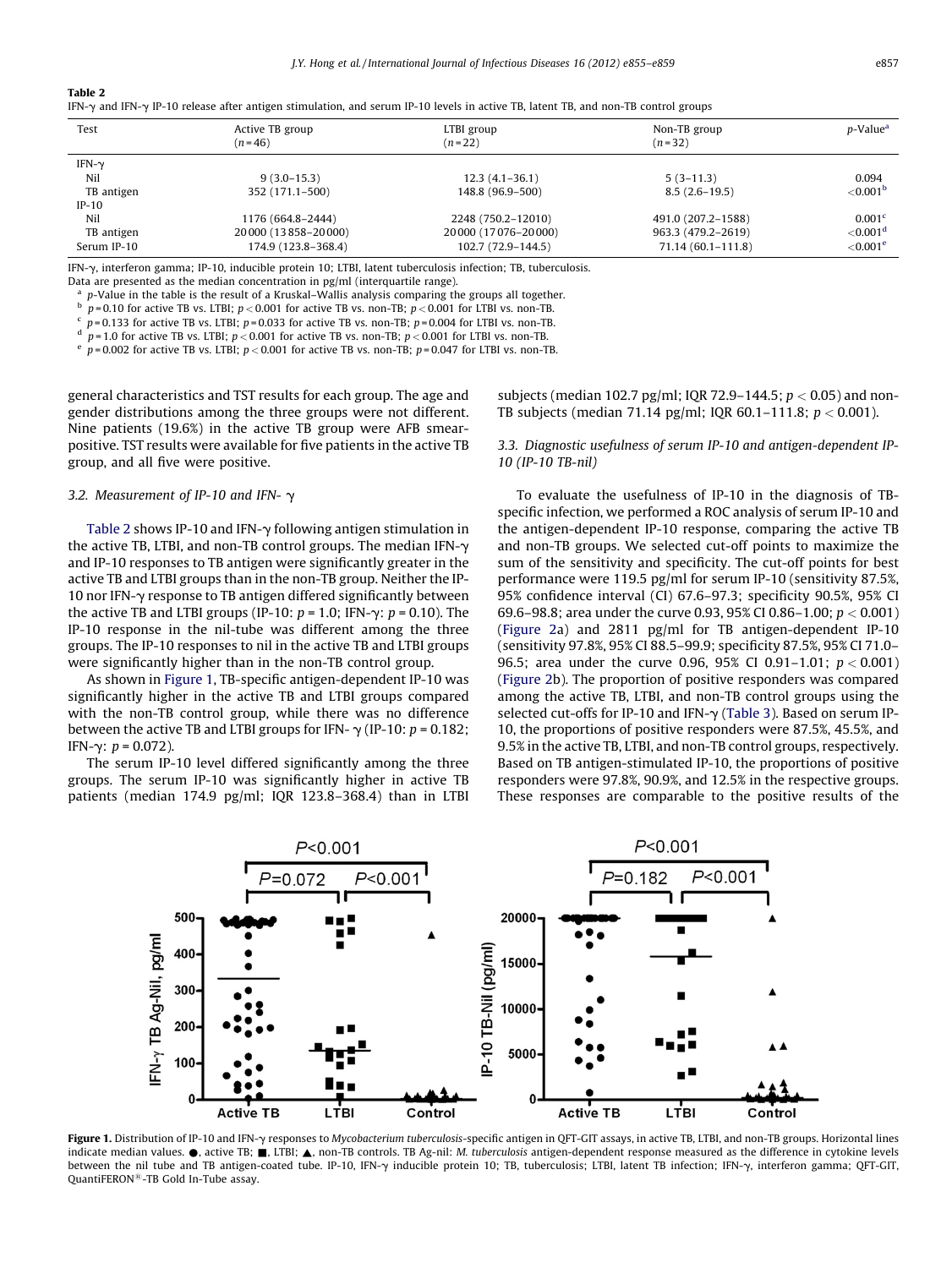<span id="page-3-0"></span>

Figure 2. ROC curve showing the accuracy of IP-10 in the diagnosis of Mycobacterium tuberculosis infection. (a) Levels detected in serum and (b) Mycobacterium tuberculosisspecific levels after background correction. ROC curve analysis was performed using active TB patients and non-TB controls for comparison. (a) AUC 0.93 (95% CI 0.86–1.0), p < 0.001 for serum IP-10; (b) AUC 0.96 (95% CI 0.91–1.01), p < 0.001 for Mycobacterium tuberculosis antigen-dependent IP-10 release. ROC, receiver operating characteristics; IP-10, IFN-g inducible protein 10; AUC, area under the curve; CI, confidence interval.

| тане э                                                                                                            |  |
|-------------------------------------------------------------------------------------------------------------------|--|
| Diagnostic usefulness of IFN- $\gamma$ and IFN- $\gamma$ IP-10 release after antigen stimulation, and serum IP-10 |  |

| Test                                            | Active TB group<br>$(n=46)$ | LTBI group<br>$(n=22)$ | Non-TB group<br>$(n=32)$ | p-Value |
|-------------------------------------------------|-----------------------------|------------------------|--------------------------|---------|
| QTF-GIT, $n$ $(\%)$                             |                             |                        |                          | < 0.001 |
| Positive                                        | 44 (95.7)                   | 20(90.9)               | 4(12.5)                  |         |
| Negative                                        | 2(4.3)                      | 2(9.1)                 | 28 (87.5)                |         |
| IP-10 release after TB antigen stimulation      |                             |                        |                          | < 0.001 |
| $(2811 \text{ pg/ml})$ , n $(\%)$               |                             |                        |                          |         |
| Positive                                        | 45 (97.8)                   | 20(90.9)               | 4(12.5)                  |         |
| Negative                                        | 1(2.2)                      | 2(9.1)                 | 28 (87.5)                |         |
| Serum IP-10 (119.5 pg/ml), $n$ (%) <sup>a</sup> |                             |                        |                          | < 0.001 |
| Positive                                        | 21(87.5)                    | 10(45.5)               | 2(9.5)                   |         |
| Negative                                        | 3(12.5)                     | 12 (54.5)              | 19 (90.5)                |         |

IFN- $\gamma$ , interferon gamma; IP-10, inducible protein 10; LTBI, latent tuberculosis infection; QFT-GIT, QuantiFERON<sup>®</sup>-TB Gold In-Tube assay; TB, tuberculosis.<br><sup>a</sup> Serum IP-10 was measured in 24 active TB patients and in 2

QFT-GIT in each group (95.7% in active TB, 90.9% in LTBI, and 12.5% in non-TB controls). In addition, there was very high agreement between the QFT-GIT and antigen-stimulated IP-10 test (91%,  $\kappa$  = 0.79,  $p < 0.001$ ).

# 4. Discussion

This study demonstrates that IP-10 is a useful immunodiagnostic marker of M. tuberculosis infection in an area with an intermediate TB burden. We confirmed previous findings that IP-10 was secreted at high levels following M. tuberculosis-specific antigen stimulation after TB infection, in a similar manner to IFN- $\gamma$ .<sup>[7,15](#page-4-0)</sup> However, the TB-specific IP-10 response could not differentiate the active TB group from the LTBI group.

The production of IP-10, a member of the CC chemokines, is increased in monocytes and polymorphonuclear granulocytes following M. tuberculosis infection.<sup>18</sup> Increased IP-10 levels have also been identified in autoimmune disorders, including systemic lupus erythematosus[,19](#page-4-0) autoimmune hepatitis, primary biliary cirrhosis,<sup>[20](#page-4-0)</sup> bronchial asthma,<sup>[21](#page-4-0)</sup> and atopic dermatitis.<sup>[22](#page-4-0)</sup>

Distinct from the assumption that IP-10 may reflect only inflammation and may be too non-specific to be used alone in diagnosing TB, Ruhwald et al. reported that the IP-10 response to M. tuberculosis-specific antigen could be used to diagnose TB infection.<sup>[5](#page-4-0)</sup> Similarly, the present study demonstrated that the area under the ROC curve for TB antigen-stimulated IP-10 (0.96, 95% CI 0.91–1.01;  $p < 0.001$ ) was as high as that for IFN- $\gamma$  (0.97, 95% CI 0.93–1.01;  $p < 0.001$ ). The sensitivity was similar between IFN- $\gamma$  and TB antigen-stimulated IP-10 in active TB patients (Table 3), but TB antigen-stimulated IP-10 was not able to discriminate between active and latent TB infection. Our results agree with previous studies demonstrating that the IP-10 response to RD1 selected antigen did not differ significantly between active and latent TB infection[.23](#page-4-0)

Our results showed higher background IP-10 levels in whole blood from LTBI subjects compared with active TB and non-TB subjects. Whittaker et al.<sup>[7](#page-4-0)</sup> and Lighter et al.<sup>8</sup> reported similar findings in children. This could be explained by the presence of a chronic inflammation state, evoking the recruitment of neutrophils, monocytes, and Th1 lymphocytes to control TB infection in LTBI subjects. Chen et al. showed that the levels of unstimulated IP-10 in the control tubes paralleled the occurrence of active TB and the clinical remission of TB after anti-tuberculosis treatment in rheumatoid arthritis patients.<sup>15</sup> Whether high levels of unstimulated IP-10 in whole blood during LTBI can serve as an additional marker to predict the disease status of TB requires further evaluation.

It is worth noting the differences in serum IP-10 levels and in M. tuberculosis-antigen stimulated IP-10 levels among the three different TB groups. The serum values are the circulating cytokine levels at a given time-point, and the M. tuberculosis-stimulated levels reflect the potential for M. tuberculosis reactivity by circulating mononuclear cells. Thus, the higher level of serum IP-10 in the active TB group compared with the LTBI group represents the progressing inflammatory state of active TB patients. However, serum IP-10 can be elevated in a number of

Table 3